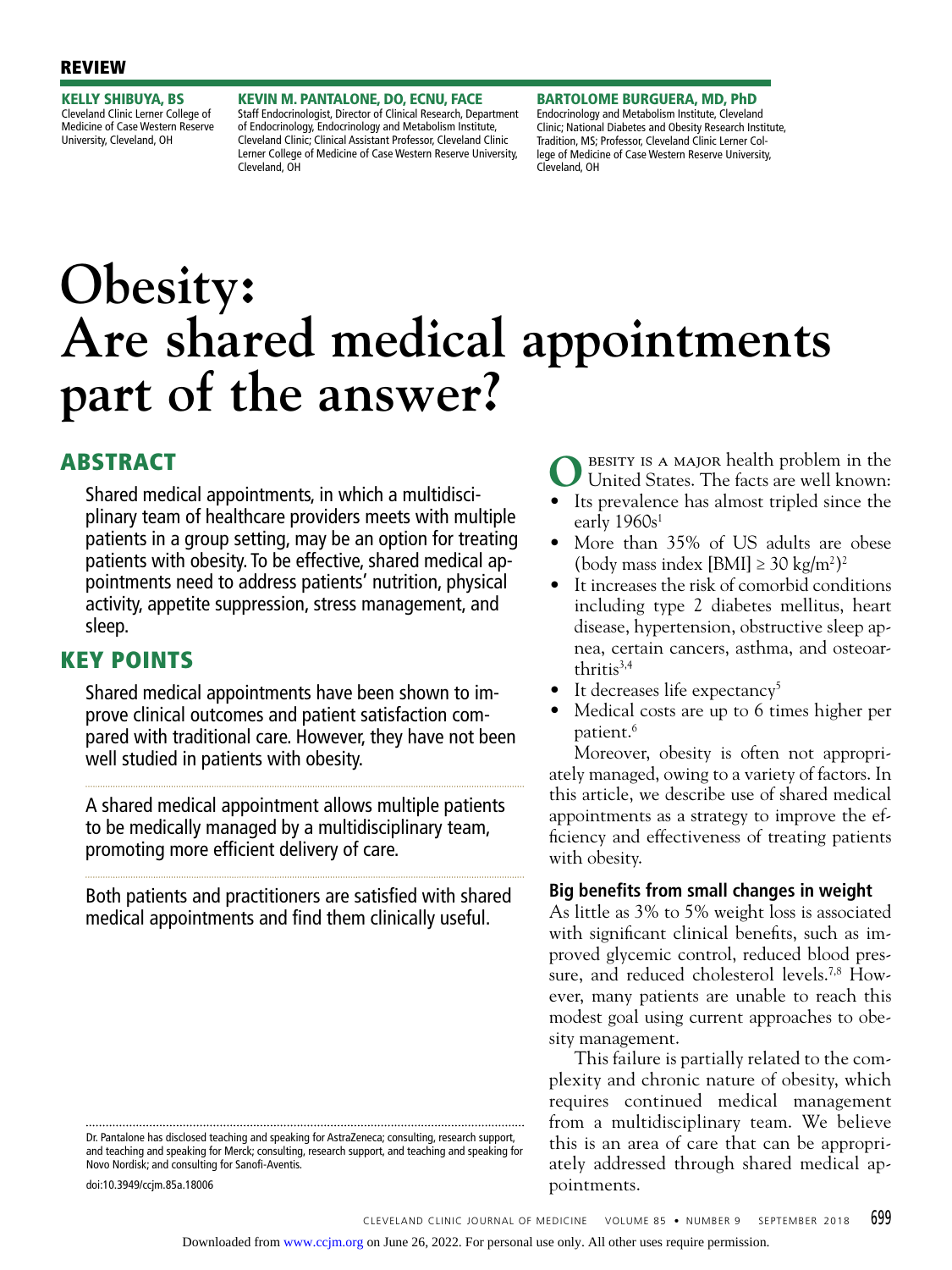#### ■ **CURRENT APPROACHES**

Interventions for obesity have increased along with the prevalence of the disease. Hundreds of diets, exercise plans, natural products, and behavioral interventions are marketed, all claiming to be successful. More-intense treatment options include antiobesity medications, intra-abdominal weight loss devices, and bariatric surgery. Despite the availability of treatments, rates of obesity have not declined.

#### **Counseling is important, but underused**

Lifestyle modifications that encompass nutrition, physical activity, and behavioral interventions are the mainstay of obesity treatment.

Intensive interventions work better than less-intensive ones. In large clinical trials in overweight patients with diabetes, those who received intensive lifestyle interventions lost 3 to 5 kg more (3% to 8% of body weight) than those who received brief diet and nutrition counseling, as is often performed in a physician's office.<sup>9-12</sup> The US Preventive Services Task Force recommends that patients whose BMI is 30  $\text{kg/m}^2$  or higher be offered intensive lifestyle intervention consisting of at least 12 sessions in 1 year.<sup>13</sup>

But fewer than half of primary care practitioners consistently provide specific guidance on diet, exercise, or weight control to patients with obesity, including those with a weightrelated comorbidity.14 The rate has decreased since the 1990s despite the increase in obesity.<sup>15</sup>

One reason for the underuse is that many primary care practitioners do not have the training or time to deliver the recommended high-intensity obesity treatment.<sup>14</sup> Plus, evidence does not clearly show a weight loss benefit from low-intensity interventions. Even when patients lose weight, most regain it, and only 20% are able to maintain their weight loss 1 year after treatment ends.<sup>16</sup>

#### **Drugs and surgery also underused**

Antiobesity medications and bariatric surgery are effective when added to lifestyle interventions, but they are also underused.

Bariatric surgery provides the greatest and most durable weight loss—15% to 30% of body weight—along with improvement in comorbidities such as type 2 diabetes, and its benefits are sustained for at least 10 years.<sup>17</sup> However, fewer than 1% of eligible patients undergo bariatric surgery because of its limited availability, invasive nature, potential complications, limited insurance coverage, and high  $\text{cost}$ <sup>17</sup>

The story is similar for antiobesity drugs. They are useful adjuncts to lifestyle interventions, providing an additional 3% to 7% weight  $loss<sub>18</sub>$  but fewer than 2% of eligible patients receive them.19 This may be attributed to their modest effectiveness, weight regain after discontinuation, potential adverse effects, and expense due to lack of insurance coverage.

## **EXAMPLE ARE SHARED MEDICAL APPOINTMENTS AN ANSWER?**

Although treatments have shown some effectiveness at producing weight loss, none has had a widespread impact on obesity. Lifestyle interventions, drugs, and bariatric surgery continue to be underused. Current treatment models are not providing patients with the intensive interventions needed.

Providers often find themselves offering repetitive advice to patients with obesity regarding nutrition and exercise, while simultaneously trying to manage obesity-related comorbidities, all in a 20-minute appointment. Too often, a patient returns home with prescriptions for hypertension or diabetes but no clear plan for weight management.

**What can a shared medical appointment do?** A shared medical appointment is a group medical visit in which several patients with a similar clinical diagnosis, such as obesity, see a multidisciplinary team of healthcare providers. Typically, 5 to 10 patients have consultations with providers during a 60- to 90-minute appointment.<sup>20</sup>

Part of the session is dedicated to education on the patients' common medical condition with the goal of improving their selfmanagement, but most of the time is spent addressing individual patient concerns.

Each patient takes a turn consulting with a provider, as in a traditional medical appointment, but in a group setting. This allows others in the group to observe and learn from their peers' experiences. During this consul-

85% to 90% of patients who attend a shared appointment schedule another one

Downloaded from [www.ccjm.org](http://www.ccjm.org/) on June 26, 2022. For personal use only. All other uses require permission.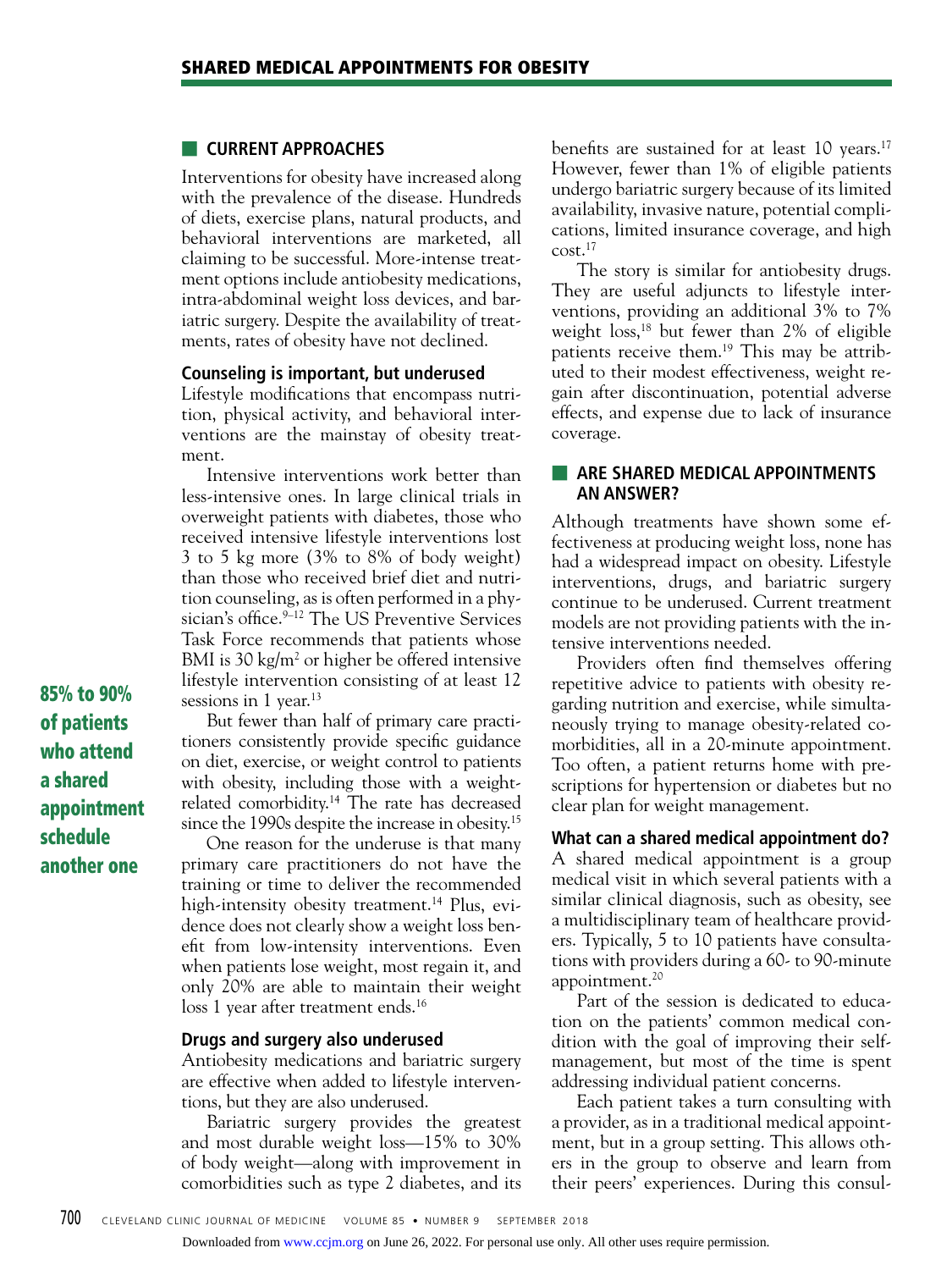tation, the patient's concerns are addressed, medications are managed, necessary tests are ordered, and a treatment plan is made.

Patients can continue to receive follow-up care through shared medical appointments at predetermined times, instead of traditional individual medical appointments.

## **EXECUTE BENEFITS OF SHARED APPOINTMENTS**

Shared medical appointments could improve patient access, clinical outcomes, and patient and provider satisfaction and decrease costs.20,21 Since being introduced in the 1990s, their use has dramatically increased. For example, in the first 2 years of conducting shared medical appointments at Cleveland Clinic (2002–2004), there were just 385 shared medical appointments, $^{21}$  but in 2017 there were approximately 12,300. They are used in a variety of medical and surgical specialties, and have been studied most for treating diabetes.22–24

## **Increased face time and access**

Individual patient follow-up visits typically last 15 to 20 minutes, limiting the provider to seeing a maximum of 6 patients in 90 minutes. In that same time in the setting of a shared appointment, a multidisciplinary team can see up to 10 patients, and the patients receive up to 90 minutes of time with multiple providers.

Additionally, shared medical appointments can improve patient access to timely appointments. In a busy bariatric surgery practice, implementing shared medical appointments reduced patients' wait time for an appointment by more than half.25 This is particularly important for patients with obesity, who usually require 12 to 26 appointments per year.

## **Improved patient outcomes**

Use of shared medical appointments has improved clinical outcomes compared with traditional care. Patients with type 2 diabetes who attend shared medical appointments are more likely to reach target hemoglobin  $A_{1c}$ and blood pressure levels.22−24 These benefits may be attributed to increased access to care, improved self-management skills, more frequent visits, peer support of the group, and the synergistic knowledge of multiple providers on the shared medical appointment team.

Although some trials reported patient retention rates of 75% to 90% in shared medical appointments, many trials did not report their rates. It is likely that some patients declined randomization to avoid shared medical appointments, which could have led to potential attrition and selection biases.23

## **Increased patient and provider satisfaction**

Both patients and providers report high satisfaction with shared medical appointments.22,26 Although patients may initially hesitate to participate, their opinions significantly improve after attending 1 session.<sup>26</sup> From 85% to 90% of patients who attend a shared medical appointment schedule their next follow-up appointment as a shared appointment as well.<sup>21,25</sup>

In comparative studies, patients who attended shared medical appointments had satisfaction rates equal to or higher than rates in patients who participated in usual care, $^{22}$ noting better access to care and more sensitivity to their needs.27 Providers report greater satisfaction from working more directly with a team of providers, clearing up a backlogged schedule, and adding variety to their practice. $21,24$ 

## **Decreased costs**

Data on the cost-effectiveness of shared medical appointments are mixed; however, some studies have shown that they are associated with a decrease in hospital admissions and emergency department visits.<sup>22</sup> It seems reasonable to assume that, in an appropriate patient population, shared medical appointments can be cost-effective owing to increased provider productivity, but more research is needed to verify this.

## ■ **CHALLENGES TO STARTING SHARED APPOINTMENTS FOR OBESITY**

Despite their potential to provide comprehensive care to patients, shared medical appointments have limitations. These need to be addressed before implementing a shared medical appointment program.

## **Adequate resources and staff training**

To be successful, a shared medical appointment program needs to have intensive physical and staffing resources. You need a space

Patients who use shared appointments note better access to care and more sensitivity to their needs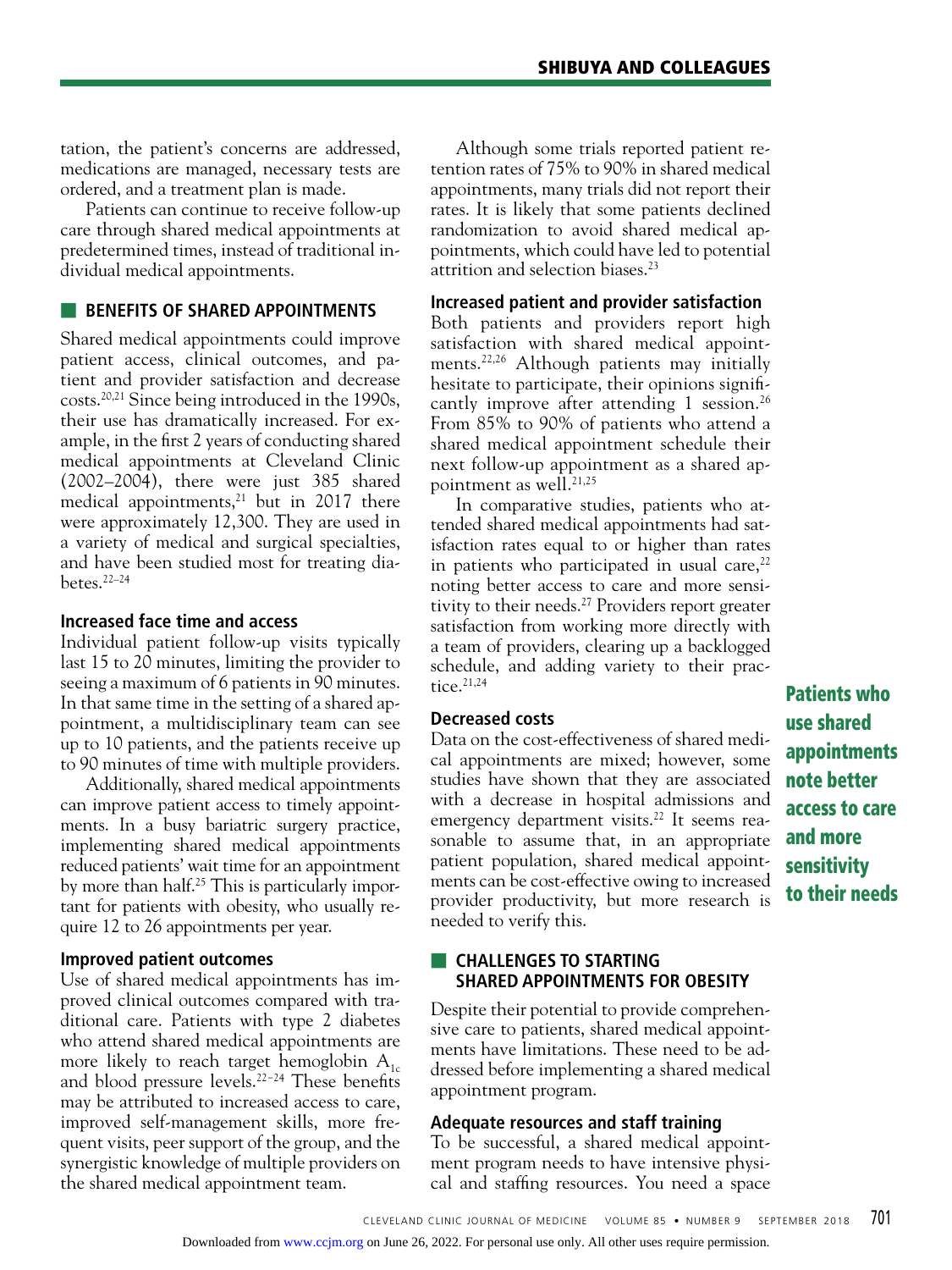large enough to accommodate the group and access to the necessary equipment (eg, projector, whiteboard) for educational sessions. Larger or armless chairs may better accommodate patients with obesity. Facilitators need training in how to lead the group sessions, including time management and handling conflicts between patients. Schedulers and clinical intake staff need training in answering patient questions regarding these appointments.

#### **Maintaining patient attendance**

The benefits of provider efficiency rest on having an adequate number of patients attend the shared appointments.<sup>21</sup> Patient cancellations and no-shows decrease both the efficiency and cost-effectiveness of this model, and they detract from the peer support and group learning that occurs in the group dynamic. To help minimize patient dropout, a discussion of patient expectations should take place prior to enrollment in shared medical appointments. This should include information on the concept of shared appointments, frequency and duration of appointments, and realistic weight loss goals.

Lack of insurance coverage is a major barrier to obesity treatment in general

## **Logistical challenges**

A shared medical appointment requires a longer patient time slot and is usually less flexible than an individual appointment. Not all patients can take the time for a prescheduled 60- to 90-minute appointment. However, reduced waiting-room time and increased face time with a provider offset some of these challenges.

#### **Recruiting patients**

A shared medical appointment is a novel experience for some, and concerns about it may make it a challenge to recruit patients. Patients might worry that the presence of the group will compromise the patient-doctor relationship. Other concerns include potential irrelevance of other patients' medical issues and reluctance to participate because of body image and the stigma of obesity.

One solution is to select patients from your existing practice so that the individual patientprovider relationship is established before introducing the concept of shared appointments. You will need to explain how shared appointments work, discuss their pros and cons, stress your expectations about attendance and confidentiality, and address any concerns of the patient. It is also important to emphasize that nearly all patients find shared medical appointments useful.

Once a group is established, it may be a challenge to keep a constant group membership to promote positive group dynamics. In practice, patients may drop out or be added, and facilitators need to be able to integrate new members into the group. It is important to emphasize to the group that obesity is chronic and that patients at all stages and levels of treatment can contribute to group learning.

Despite the advantages of shared medical appointments, some patients may not find them useful, even after attending several sessions. These patients should be offered individual follow-up visits. Also, shared appointments may not be suitable for patients who cannot speak English very well, are hearing-impaired, have significant cognitive impairment, or have acute medical issues.

#### **Maintaining patient confidentiality**

Maintaining confidentiality of personal and health information in a shared medical appointment is an important concern for patients but can be appropriately managed. In a survey of patients attending pulmonary hypertension shared medical appointments, 24% had concerns about confidentiality before participating, but after a few sessions, this rate was cut in half.28

Patients have reported initially withholding some information, but over time, they usually become more comfortable with the group and disclose more helpful information.<sup>29</sup> Strategies to ensure confidentiality include having patients sign a confidentiality agreement at each appointment, providing specific instruction on what characterizes confidentiality breaches, and allowing patients the opportunity to schedule individual appointments as needed.

#### **Ensuring insurance coverage**

A shared medical appointment should be billed as an individual medical appointment for level of care, rather than time spent with

Downloaded from [www.ccjm.org](http://www.ccjm.org/) on June 26, 2022. For personal use only. All other uses require permission.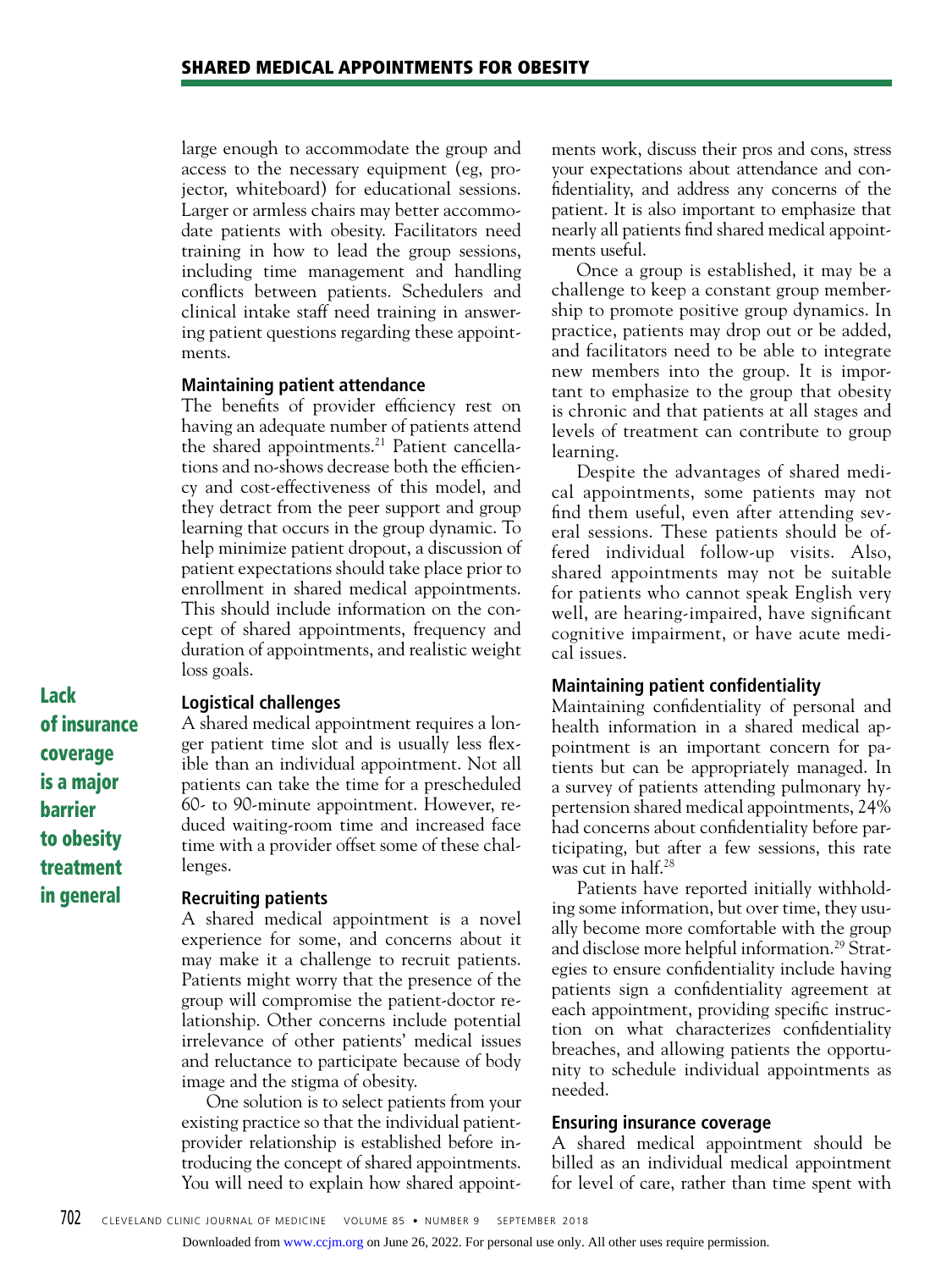the provider. This ensures that insurance coverage and copayments are the same as for individual medical appointments.

Lack of insurance coverage is a major barrier to obesity treatment in general. The US Centers for Medicare and Medicaid Services reimburses intensive behavioral obesity treatment delivered by a primary care practitioner, but limits it to 1 year of treatment and requires patients to meet weight loss goals. Some individual and employer-based healthcare plans do not cover dietitian visits, weight management programs, or antiobesity prescriptions.

## **EVIDENCE OF EFFECTIVENESS IN OBESITY**

Few studies have investigated the use of shared medical appointments in obesity treatment. In the pediatric population, these programs significantly decreased BMI and some other anthropometric measurements,30–32 but they did not consistently involve a prescribing provider. This means they did not manage medications or comorbidities as would be expected in a shared medical appointment.

In adults, reported effects have been encouraging, although the studies are not particularly robust. In a 2-year observational study of a single physician conducting biweekly weight management shared medical appointments, participants lost 1% of their baseline weight, while those continuing with usual care gained 0.8%, a statistically significant difference.<sup>33</sup> However, participation rates were low, with patients attending an average of only 3 shared medical appointments during the study.

In a meta-analysis of 13 randomized controlled trials of shared medical appointments for patients with type 2 diabetes, only 3 studies reported weight outcomes.<sup>23</sup> These results indicated a trend toward weight loss among patients attending shared appointments, but they were not statistically significant.

Positive results also were reported by the Veterans Administration's MOVE! (Managing Overweight/obesity for Veterans Everywhere) program.<sup>34</sup> Participants in shared medical appointments reported that they

felt empowered to make positive lifestyle changes, gained knowledge about obesity, were held accountable by their peers, and appreciated the individualized care they received from the multidisciplinary healthcare teams.

A systematic review involving 336 participants in group-based obesity interventions found group treatment produced more robust weight loss than individual treatment.35 However, shared medical appointments are different from weight loss groups in that they combine an educational session and a medical appointment in a peer-group setting, which requires a provider with prescribing privileges to be present. Thus, shared medical appointments can manage medications as well as weight-related comorbidities such as diabetes, hypertension, polycystic ovarian syndrome, and hyperlipidemia.

One more point is that continued attendance at shared medical appointments, even after successful weight loss, may help to maintain the weight loss, which has otherwise been found to be extremely challenging using traditional medical approaches.

## ■ **WHO SHOULD BE ON THE TEAM?**

Because obesity is multifactorial, it requires a comprehensive treatment approach that can be difficult to deliver given the limited time of an individual appointment. In a shared appointment, providers across multiple specialties can meet with patients at the same time to coordinate approaches to obesity treatment.

A multidisciplinary team for shared medical appointments for obesity needs a physician or a nurse practitioner—or ideally, both who specializes in obesity to facilitate the session. Other key providers include a registered dietitian, an exercise physiologist, a behavioral health specialist, a sleep specialist, and a social worker to participate as needed in the educational component of the appointment or act as outside consultants.

## ■ **WHAT ARE REALISTIC TARGETS?**

A shared medical appointment program for obesity should target 5 areas of weight management **(Table 1)**:

Adequate sleep is an oftenoverlooked component of obesity treatment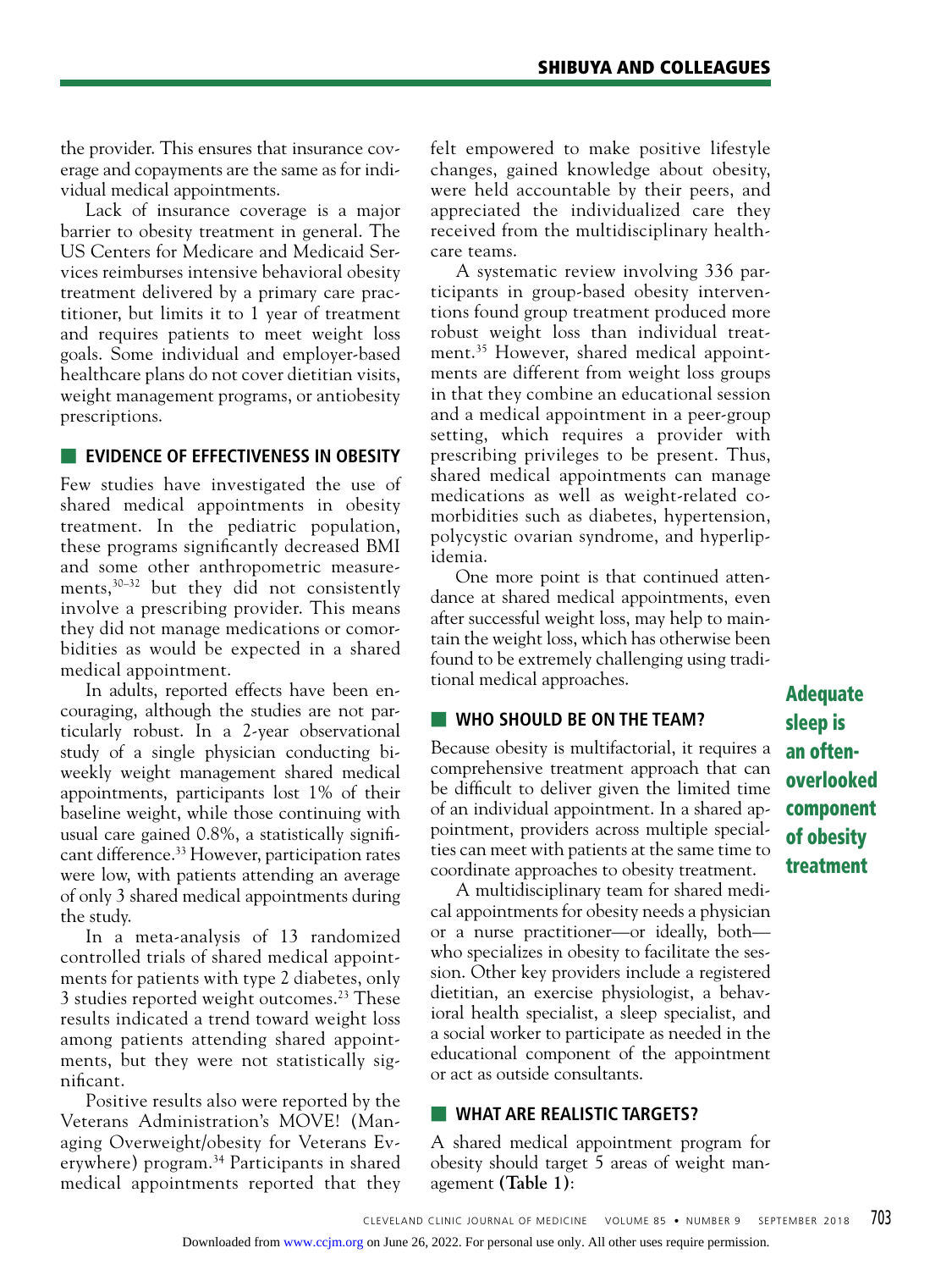## **TABLE 1**

# Interventions to address in shared medical appointments for obesity

#### Weight loss

Interactive education at each appointment Led by a prescribing practitioner (physician or nurse practitioner) Goal: 7%–10% weight loss in 1 year

#### Nutrition

Structured diet program

Supervised by a registered dietitian

Goal: calorie deficit of 500–750/day

#### Physical activity

Individualized exercise program

Evaluated by an exercise physiologist

Goals: ≥ 150 minutes/week of aerobic exercise 200–300 minutes/week for long-term maintenance

### Appetite control

Evaluation for drug use, as indicated

Assessed by a prescribing practitioner

Education on drug use and purpose in obesity treatment

#### Sleep

Education on impact of sleep on weight control

Screen for sleep apnea

Refer to a sleep specialist, if indicated

Promote healthy sleep habits

#### Stress and mood disorders

Structured behavioral program to promote self-management and adherence to treatment

Refer to a behavioral health specialist, if indicated

- Nutrition
- Physical activity
- Appetite control
- Sleep
- Stress and mood disorders.

## **Nutrition**

A calorie deficit of 500 to 750 calories per day is recommended for weight loss.7,8 Although there is no consensus on the best nutritional content of a diet, adherence to a diet is a significant predictor of weight loss.<sup>36</sup> One reason diets fail to bring about weight loss is that patients tend to underestimate their caloric intake by almost 50%.37 Thus, they may benefit from a structured and supervised diet plan.

A dietitian can help patients develop an individualized diet plan that will promote adherence, which includes specific information on food choices, portion sizes, and timing of meals.

## **Physical activity**

At least 150 minutes of physical activity per week is recommended for weight loss, and 200 to 300 minutes per week is recommended for long-term weight maintenance.<sup>7,8</sup>

An exercise physiologist can help patients design a personalized exercise plan to help achieve these goals. This plan should take into account the patient's cardiac status, activity level, degree of mobility, and lifestyle.

Most patients are not able to achieve the recommended physical activity goals initially, and activity levels need to be gradually increased over a period of weeks to months. Patients who were previously inactive or have evidence of cardiovascular, renal, or metabolic disease may require a cardiopulmonary assessment, including an electrocardiogram and cardiac stress test, before starting an exercise program.

## **Appetite control**

It is very difficult for patients to lose weight without appetite control. Weight loss that results from diet and exercise is often accompanied by a change in weight-regulating hormones (eg, leptin, ghrelin, peptide YY, and cholecystokinin) that promote weight regain.38 Thus, multiple compensatory mechanisms promote weight regain through increases in appetite and decreases in energy expenditure, resisting weight loss efforts.

Antiobesity drugs can help mitigate these adaptive weight-promoting responses through several mechanisms. They are indicated for use with lifestyle interventions for patients with a BMI of at least 30 mg/ $kg<sup>2</sup>$  or a BMI of at least 27 kg/m<sup>2</sup> with an obesity-related comorbidity.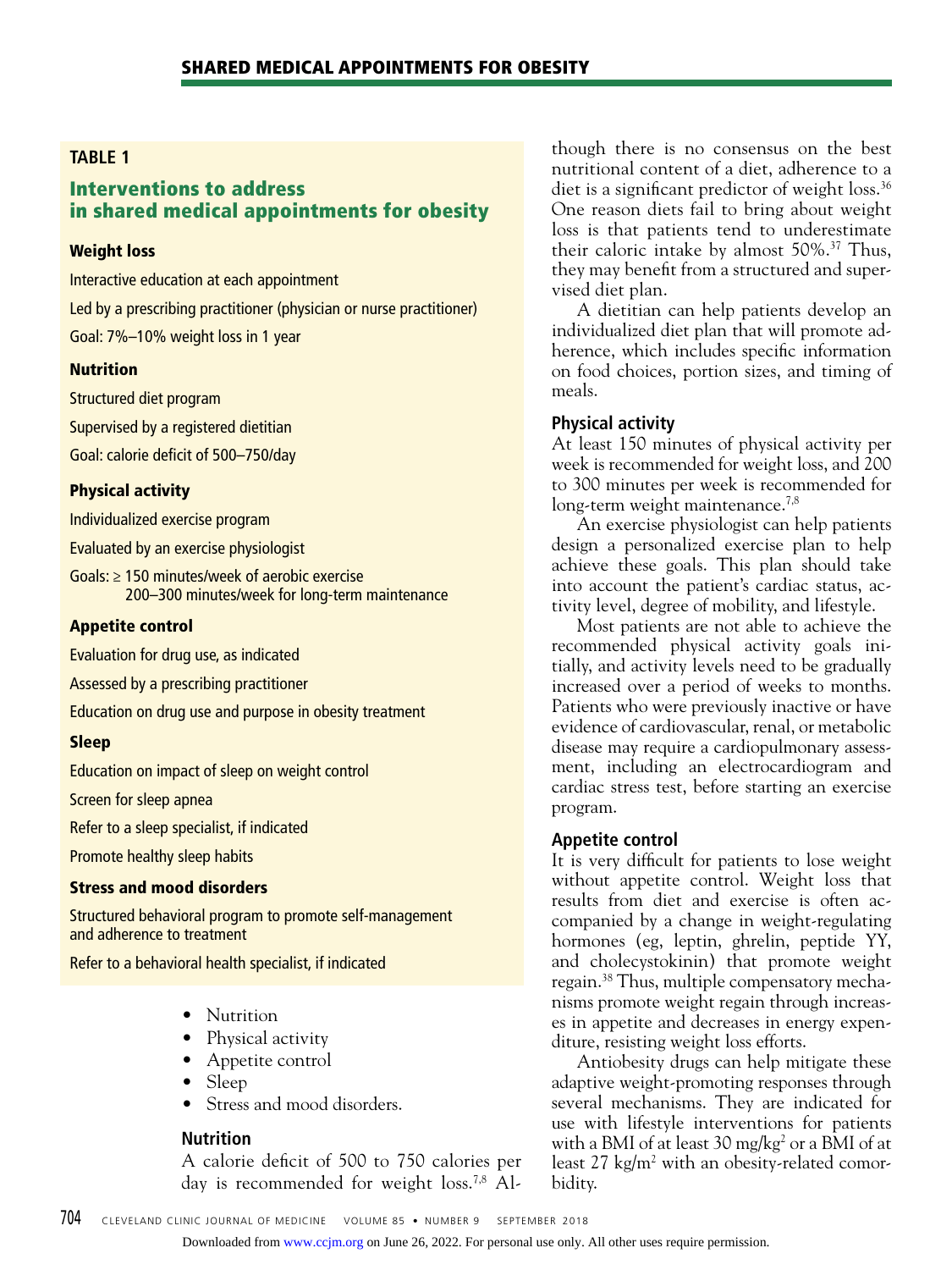These drugs promote an additional 3% to 7% weight loss when added to lifestyle interventions.18 But their effects are limited without appropriate lifestyle interventions.

## **Sleep**

Adequate sleep is an often-overlooked component of obesity treatment. Inadequate sleep is associated with weight gain and an appetiteinducing hormone profile.<sup>39</sup> Just 2 days of sleep deprivation in healthy normal-weight adult men was associated with a 70% increase in the ghrelin-to-leptin ratio, which showed a linear relationship with self-reported increased hunger.39 Sleep disorders, especially obstructive sleep apnea, are common in patients with obesity but are often underdiagnosed and undertreated.40

Healthy sleep habits and sleep quality should be addressed in shared medical appointments for obesity, as patients may be unaware of the impact that sleep may be having on their obesity treatment. The STOP-BANG questionnaire (snoring, tiredness, observed apnea, high blood pressure, BMI, age, neck circumference, and male sex) is a simple and reliable tool to screen for obstructive sleep apnea.41 Patients with symptoms of a sleep disorder should be referred to a sleep specialist for diagnosis and management.

## **Stress management and mood disorders**

Stress and psychiatric disorders are underappreciated contributors to obesity. All patients receiving obesity treatment need to be screened for mood disorders and suicidal ideation.8

Chronic stress promotes weight gain through activation of the hypothalamic-pitu-

## ■ **REFERENCES**

- 1. **Ogden CL, Carroll MD**. National Center for Health Statistics. Prevalence of overweight, obesity, and extreme obesity among adults: United States, trends 1960-62 through 2007–2008. www.cdc.gov/ nchs/data/hestat/obesity\_adult\_07\_08/obesity\_adult\_07\_08.pdf. Accessed August 8, 2018.
- 2. **Flegal KM, Kruszon-Moran D, Carroll MD, Fryar CD, Ogden CL**. Trends in obesity among adults in the United States, 2005 to 2014. JAMA 2016; 315(21):2284–2291. doi:10.1001/jama.2016.6458
- 3. **Pantalone KM, Hobbs TM, Chagin KM, et al**. Prevalence and recognition of obesity and its associated comorbidities: cross-sectional analysis of electronic health record data from a large US integrated health system. BMJ Open 2017; 7(11):e017583. doi:10.1136/bmjopen-2017-017583
- 4. **Guh DP, Zhang W, Bansback N, Amarsi Z, Birmingham CL, Anis AH**. The incidence of co-morbidities related to obesity and overweight:

itary-adrenocortical axis, whereby increased cortisol levels enhance appetite and accumulation of visceral fat.<sup>42</sup> In addition, obesity is associated with a 25% increased risk of mood disorders, although the mechanism and direction of this association are unclear.<sup>43</sup> Weight gain as a side effect of antidepressant or other psychiatric medications is another important consideration.

Management of stress and psychiatric disorders through goal-setting, self-monitoring, and patient education is vital to help patients fully participate in lifestyle changes and maximize weight loss. Patients participating in shared medical appointments usually benefit from consultations with psychiatrists or psychologists to manage psychiatric comorbidities and assist with adherence to behavior modification.

## ■ **IN FAVOR OF SHARED MEDICAL APPOINTMENTS FOR OBESITY**

Shared medical appointments can be an effective method of addressing the challenges of treating patients with obesity, using a multidisciplinary approach that combines nutrition, physical activity, appetite suppression, sleep improvement, and stress management. In addition, shared appointments allow practitioners to treat the primary problem of excess weight, rather than just its comorbidities, recognizing that obesity is a chronic disease that requires long-term, individualized treatment. Satisfaction rates are high for both patients and providers. Overall, education is essential to implementing and maintaining a successful shared medical appointment program.

> a systematic review and meta-analysis. BMC Public Health 2009;9:88. doi:10.1186/1471-2458-9-88

- 5. **Fontaine KR, Redden DT, Wang C, Westfall AO, Allison DB**. Years of life lost due to obesity. JAMA 2003; 289(2):187–193. pmid:12517229
- 6. **Tsai AG, Williamson DF, Glick HA**. Direct medical cost of overweight and obesity in the United States: a quantitative systematic review. Int Assoc Study Obes Rev 2011; 12(1):50–61. doi:10.1111/j.1467-789X.2009.00708.x
- 7. **Jensen MD**. Notice of duplicate publication of Jensen MD, Ryan DH, Apovian CM, et al; American College of Cardiology/American Heart Association Task Force on Practice Guidelines; Obesity Society. 2013 AHA/ACC/TOS guideline for the management of overweight and obesity in adults: a report of the American College of Cardiology/ American Heart Association Task Force on Practice Guidelines and The Obesity Society. Circulation 2014; 129(25 suppl 2):S102–S138. doi:10.1161/01.cir.0000437739.71477.ee. J Am Coll Cardiol 2014; 63(25 Pt B):2985–3023. doi: 10.1016/j.jacc.2013.11.004